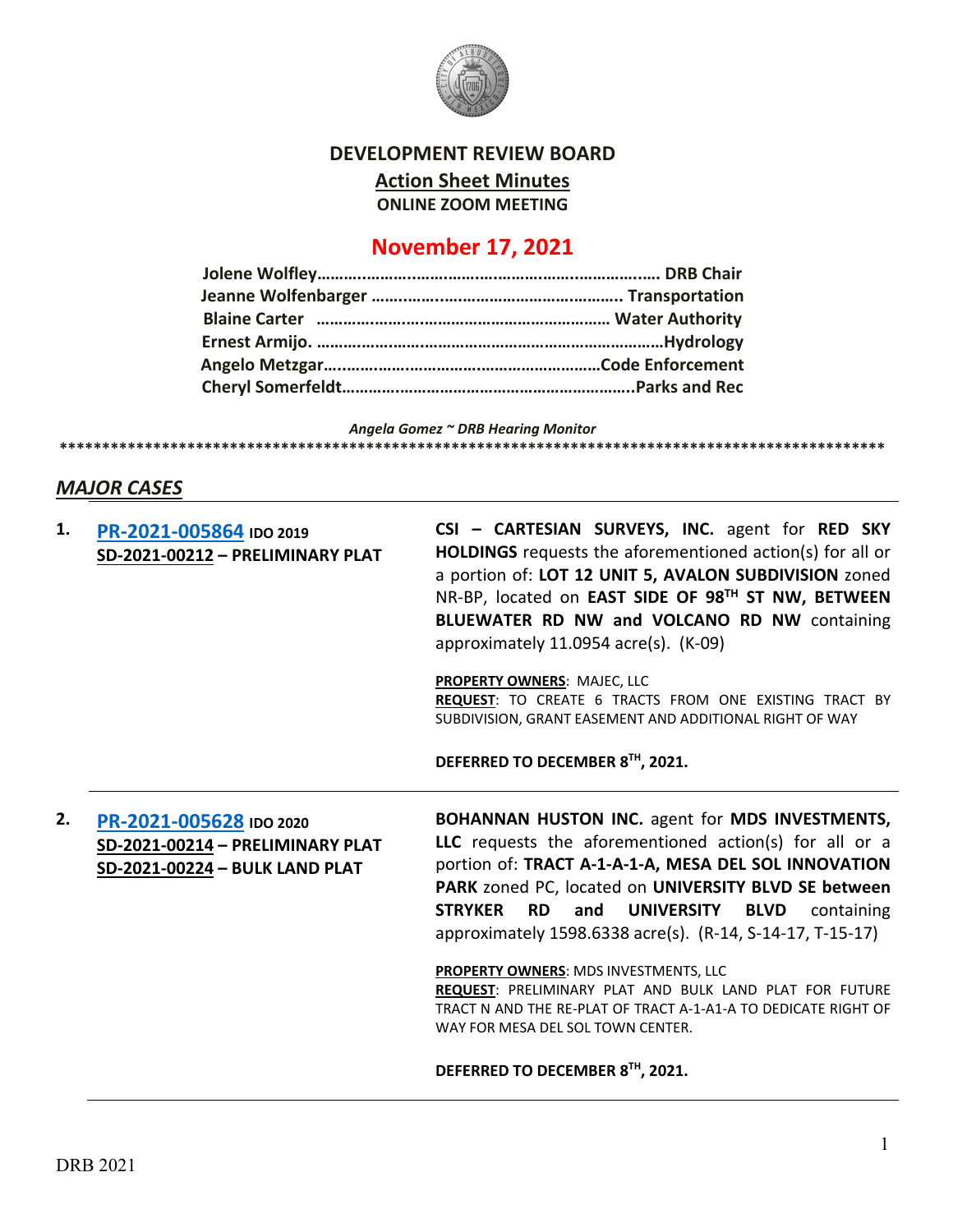**3. [PR-2021-005473](http://data.cabq.gov/government/planning/DRB/PR-2021-005473/DRB%20Submittals/PR-2021-005473_Nov_17_2021_Supp/) IDO 2019 SI-2021-00709 – SITE PLAN**

**HUITT ZOLLARS INC. – LARRY MCDONALD** agent for **AARON CARLSON** requests the aforementioned action(s) for all or a portion of: **LOT 24 UNIT 1, LADERA BUSINESS PARK SUBDIVISION** zoned NR-C, located at **7801 LA MORADA PL and UNSER** containing approximately 2.7 acre(s). (H-9) *[Deferred from 6/9/21, 7/28/21, 8/11/21, 8/22/21, 10/27/21]*

**PROPERTY OWNERS**: PACIFIC CACTUS, LLC

**REQUEST**: TO DEVELOP AN UNIMPROVED LOT WITHIN THE LADERA BUSINESS PARK

**IN THE MATTER OF THE AFOREMENTIONED APPLICATION, BEING IN COMPLIANCE WITH ALL APPLICABLE REQUIREMENTS OF THE DPM AND THE IDO, THE DRB HAS** *APPROVED* **THE SITE PLAN. FINAL SIGN-OFF IS DELEGATED TO TRANSPORTATION FOR BIKE RACK DETAIL, TO PROVIDE A COMPLETE 6 FOOT ADA PATHWAY THROUGHOUT THE SITE, TO CALL OUT CURB LOCATIONS, FOR DETAILS ON CLEAR SITE TRIANGLES PER COMMENTS, AND TO WORK OUT THE DETAILS WITHIN THE PUBLIC RIGHT-OF-WAY REGARDING THE SIDEWALK, CURB RAMPS AND DRIVEWAYS, AND TO PLANNING FOR NOTES TO BE ADDED TO THE SITE PLAN INDICATING THAT ALL SPECIFICATIONS OF THE LADERA BUSINESS PARK MUST BE MET REGARDING SITE LIGHTING, DUMPSTER DETAIL, AND BUILDING DESIGN, FOR SOLID WASTE SIGNATURE, THE PROFESSIONAL SIGNING OF PLAN SHEETS, AND VERIFICATION OF GRADING. IF THE SITE HAS NOT BEEN GRADED, A SENSITIVE LANDS ANALYSIS SHALL BE PROVIDED.**

**4. [PR-2020-004138](http://data.cabq.gov/government/planning/DRB/PR-2020-004138/DRB%20Submittals/PR-2020-004138_AUG_11_2021%20(PP)/) IDO 2019 SD-2021-00151 – PRELIMINARY PLAT Sketch plat 3-10-2021**

**HUITT-ZOLLARS INC. – SCOTT EDDINGS** agent for **QUESTA DEL ORO, LLC – TIM MCNANEY** requests the aforementioned action(s) for all or a portion of: **TRACT 3 & A-1-A-4, MESA DEL SOL INNOVATION PARK** zoned PC, located between **SAGAN LOOP and DE KOONING LOOP** containing approximately 22.0366 acre(s). (R-15) *{Deferred from 8/11/21, 9/15/21, 9/29/21, 10/20/21, 11/3/21]*

**PROPERTY OWNERS**: QUESTA DEL ORO LLC / MDS INVESTMENTS **REQUEST**: SINGLE FAMILY RESIDENTIAL SUBDIVISION ON TRACT A-1-A-3. TRACT A-1-A-4 SPLIT FOR EXTENSION OF DEIKENBORN DRIVE

**DEFERRED TO DECEMBER 15TH, 2021.**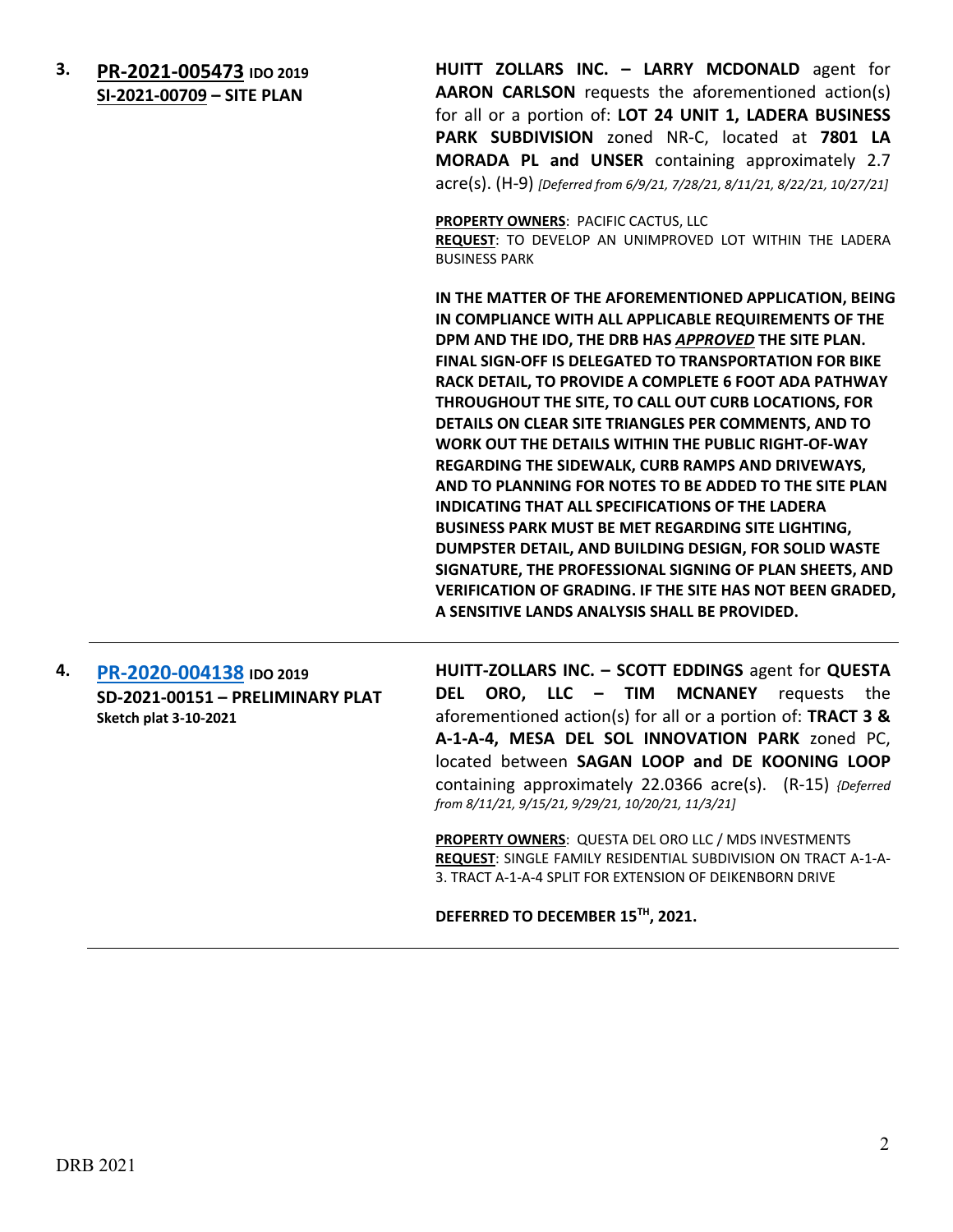**5. [PR-2021-005414](http://data.cabq.gov/government/planning/DRB/PR-2021-005414/DRB%20Submittals/) IDO 2019 SI-2021-01031 – SITE PLAN SD-2021-00136 – PRELIMINARY PLAT SD-2021-00137 – VACATION OF PUBLIC EASEMENT 90' Drainage SD-2021-00138 – VACATION OF PUBLIC EASEMENT 10' Utility SD-2021-00139 – VACATION OF PRIVATE EASEMENT 40' x 30' Access Sketch plat 5-12-2021**

**TIERRA WEST, LLC** agent for **LA MAME LLC** requests the aforementioned action(s) for all or a portion of: **TRACT F-4- A PLAT OF TRACTS F-3-A, F-4-A & F-6-A, ATRISCO BUSINESS PARK UNIT 3** zoned MX-M, located at **441 & 457 COORS BLVD between COORS BLVD NW and BLUEWATER RD NW** containing approximately 8.94 acre(s). (J-10**)**  *[Deferred from 8/4/21, 8/25/21, 9/15/21, 10/20/21, 11/3/21]*

**PROPERTY OWNERS**: LA MAME, LLC **REQUEST**: DRB SITE PLAN, PRELIMINARY PLAT, VACATION ACTIONS

**DEFERRED TO DECEMBER 1ST, 2021.**

**6. [PR-2021-005573](http://data.cabq.gov/government/planning/DRB/PR-2021-005573/DRB%20Submittals/) IDO 2020 SD-2021-00171 – PRELIMINARY PLAT SD-2021-00172 – VACATION OF PRIVATE EASEMENT SD-2021-00174 – VACATION OF PRIVATE EASEMENT SD-2021-00175 – VACATION OF PRIVATE EASEMENT SD-2021-00176 - VACATION OF PUBLIC EASEMENT SD-2021-00177 - VACATION OF PUBLIC EASEMENT SD-2021-00178 - VACATION OF PUBLIC EASEMENT SD-2021-00179 - VACATION OF PUBLIC EASEMENT SD-2021-00180 - VACATION OF PUBLIC EASEMENT SD-2021-00181** - **VACATION OF PUBLIC EASEMENT**

**BOHANNAN HUSTON INC.** agent for **NETFLIX STUDIOS, LLC, KENNETH FALCON** requests the aforementioned action(s) for all or a portion of: **TRACTS 22-A,22-B,22-C, 26, N, O, Q-1, Q-2, Q-3, OS-7, R, 17, A-1-A-6, MESA DEL SOL INNOVATION PARK I & II** zoned PC, located on **5650 UNIVERSITY BLVD SE** containing approximately 162.78 acre(s). (R-16) *[Deferred from 9/29/21, 10/20/21, 11/3/21]*

**PROPERTY OWNERS**: CITY OF ALBUQUERQUE, MDS INVESTMENTS **REQUEST**: PRELIMINARY PLAT, VACATIONS OF PRIVATE EASEMENT, VACATIONS OF PUBLIC EASEMENT

**DEFERRED TO DECEMBER 1ST, 2021.**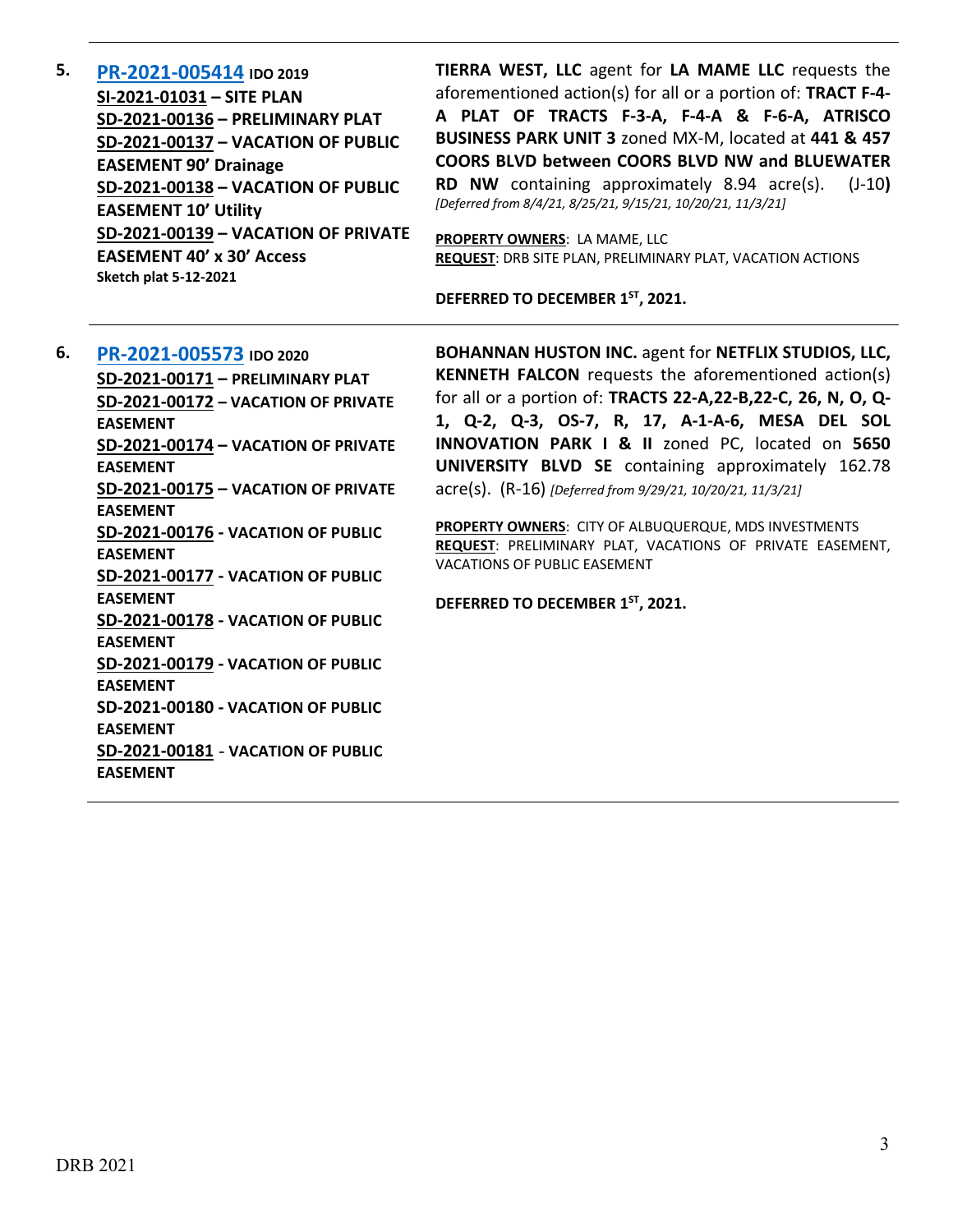**7. [PR-2021-005573](http://data.cabq.gov/government/planning/DRB/PR-2021-005573/DRB%20Submittals/) IDO 2020 SI-2021-01482 – SITE PLAN**

**DEKKER/PERICH/SABATINI – WILL GLEASON** agent for **NETFLIX STUDIOS, LLC, KENNETH FALCON** requests the aforementioned action(s) for all or a portion of: **TRACTS 22- A, 22-B,22-C, 26, N, O, Q-1,Q-2, Q-3, OS-7, R, 17, A-1-A-6, MESA DEL SOL INNOVATION PARK I & II** zoned PC, located on **UNIVERSITY BLVD between EASTMAN CROSSING and MESA DEL SOL** containing approximately 162.784 acre(s). (R-16) *[Deferred from 9/29/21, 10/20/21, 11/3/21]*

**PROPERTY OWNERS**: CITY OF ALBUQUERQUE, MDS INVESTMENTS **REQUEST**: AN APPROXIMATELY 117.53 ACRE EXPANSION OF THE EXSITING ALBUQUERQUE STUDIOS CAMPUS INCLUDING A NEW PRODUCITON OFFICE, MILL BUILDING AND PRODUCTION SUPPORT SPACES.

**DEFERRED TO DECEMBER 1ST, 2021.**

**8. [PR-2020-003688](http://data.cabq.gov/government/planning/DRB/PR-2020-003688/DRB%20Submittals/) SD-2021-00196 – PRELIMINARY PLAT ISAACSON & ARFMAN INC. – FRED ARFMAN/IAN ANDERSON** agent for **GREATER ALBUQUERQUE HABITAT FOR HUMANITY – DOUG CHAMPLIN/BILL REILLY** requests the aforementioned action(s) for all or a portion of: **LOTS 42 THRU 55, DAVID-PEREA-COURSON SUBDIVISION** zoned R-1B, located at **62nd ST NW between CLOUDCROFT RD NW and COORS BLVD NW** containing approximately 2.13 acre(s). (J-11)*[Deferred from 11/3/21]*

**PROPERTY OWNERS**: GREATER ALBUQUERQUE HABITAT FOR HUMANITY, LONNIE YANES **REQUEST**: NEW SINGLE-FAMILY RESIDENTIAL DEVELOPMENT. PLAT WILL REVISE CURRENT LOT LINES, DEDICATE NEW PUBLIC RIGHT OF WAY AND NEW EASEMENTS ASSOCIATED WITH THE DEVELOPMENT.

**DEFERRED TO DECEMBER 1ST, 2021.**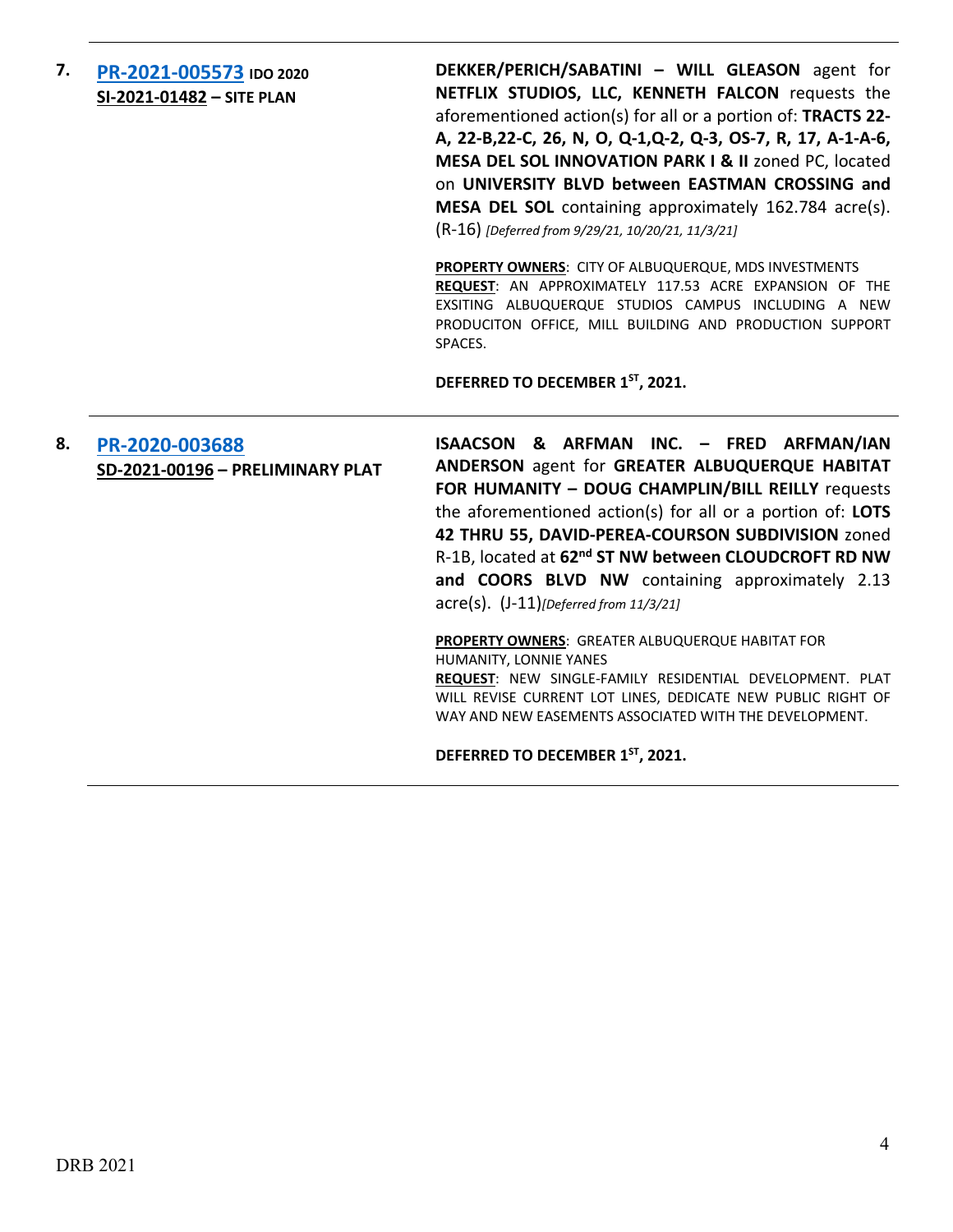# **9. [PR-2021-005740](http://data.cabq.gov/government/planning/DRB/PR-2021-005740/DRB%20Submittals/PR-2021-005740_Nov_17_2021_Supp/) IDO 2019 SI-2021-01051 – SITE PLAN AMENDMENT**

**SCOTT ANDERSON** agent for **DANIEL CHAVEZ** requests the aforementioned action(s) for all or a portion of: **LOT II A1, RENAISSANCE CENTER 2** zoned NR-BP, located on **4720 ALEXANDER between MONTANO and DESERT SURF**  containing approximately 4.37 acre(s). (F-16) *[Deferred from 8/4/21, 8/18/21, 9/1/2, 9/22/211, 10/6/2, 10/20/21, 11/10/21]*

**PROPERTY OWNERS**: DANIEL CHAVEZ **REQUEST**: INCREASE TO THE APPROVED BUILDING HEIGHT

**IN THE MATTER OF THE AFOREMENTIONED APPLICATION, BEING IN COMPLIANCE WITH ALL APPLICABLE REQUIREMENTS OF THE DPM AND THE IDO, THE DRB HAS** *APPROVED* **THE AMENDMENT TO SITE PLAN WITH FINAL SIGN-OFF DELEGATED TO TRANSPORTATION FOR ADJUSTMENT OF ON-STREET PARKING BASED ON CLEAR SITE DISTANCE, AND TO PLANNING FOR A NOTE INDICATING THAT ANY INCREASE OR CHANGE IN USE SHALL REQUIRE AN AMENDMENT TO THE SITE PLAN IN ORDER TO CHANGE FROM STORAGE USE TO AUDITORIUM USE, TO PROVIDE UPDATED SHARED PARKING AGREEMENTS, FOR THE APPLICATION NUMBER TO BE ADDED TO THE AMENDMENT, AND FOR FINAL SIGN-OFF.**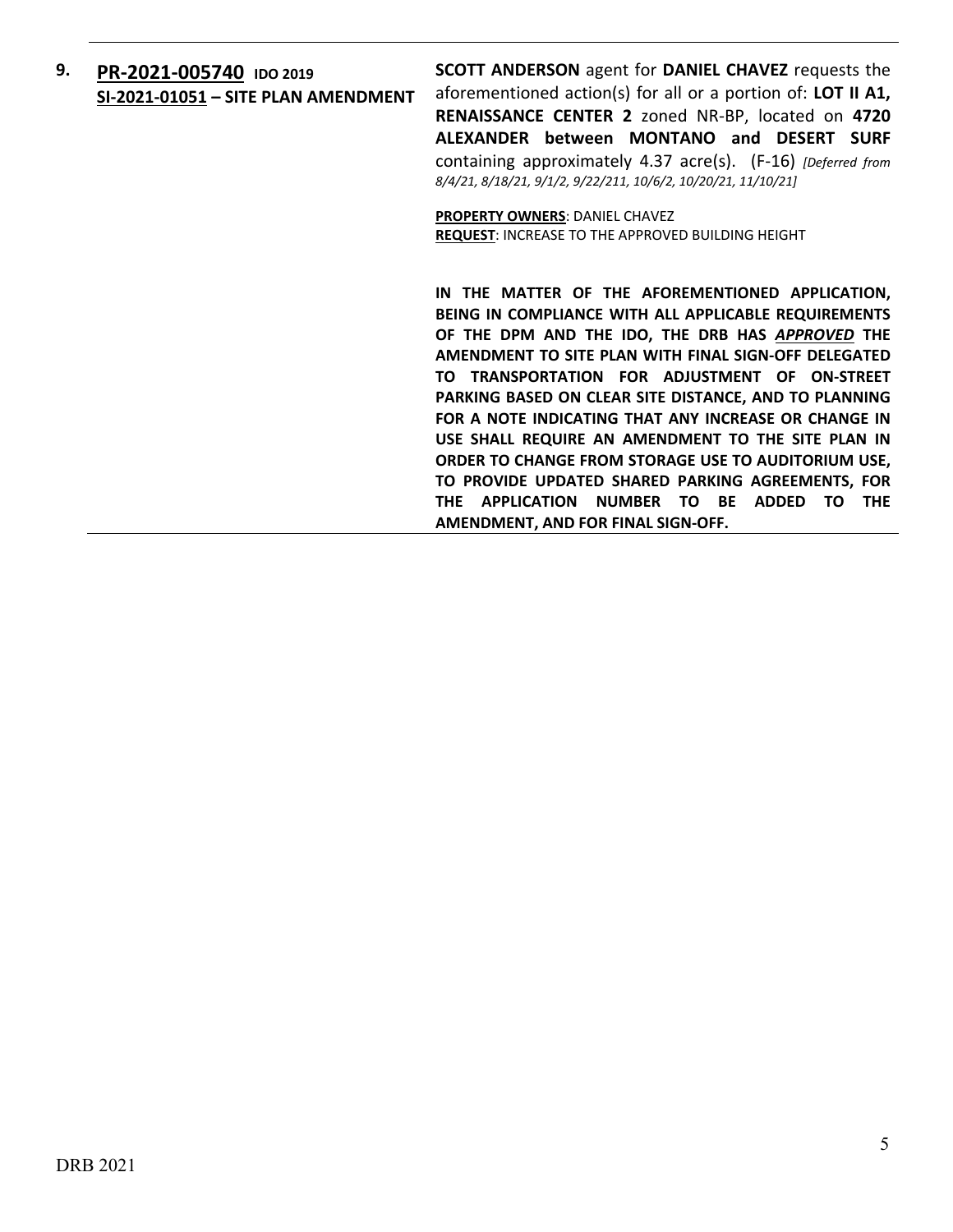# **10. [PR-2021-005746](http://data.cabq.gov/government/planning/DRB/PR-2021-005746/DRB%20Submittals/) IDO 2020 SI-2021-01661 – SITE PLAN**

**STUDIO SOUTHWEST – SAIGE COX/ROBERT HEISER** agent for **JEFFERSON 25 XRAY QOZB, LLC** requests the aforementioned action(s) for all or a portion of: **LOT 1-B PLAT OF LOTS 1-A, 1-B, 2-A, & 2-B, FOP ADDITION** zoned NR-BP, located on **5800 JEFFERSON ST NE between THE LANE AT 25 NE and THE BEAR ARROYO DRAINAGE EASEMENT** containing approximately 4.6 acre(s). (E-17*[Deferred from 10/27/21, 11/10/21]*

**PROPERTY OWNERS**: ARGUS INVESTMENT REALTY **REQUEST**: SITE PLAN DRB FOR 34,000 S.F. MEDICAL OFFICE,14,000 S.F. OFFICE / WAREHOUSE

**IN THE MATTER OF THE AFOREMENTIONED APPLICATION, BEING IN COMPLIANCE WITH ALL APPLICABLE REQUIREMENTS OF THE DPM AND THE IDO, WITH THE SIGNING OF THE INFRASTRUCUTRE LIST ON NOVEMBER 17TH, THE DRB HAS**  *APPROVED* **THE SITE PLAN. FINAL SIGN-OFF IS DELEGATED TO THE WATER AUTHORITY FOR UPDATES TO THE UTILITY PLAN AND THE LANDSCAPING PLAN INDICATING THAT NO TREES OR OBSTRUCTIONS SHALL BE LOCATED WITHIN THE EASEMENT AS DISCUSSED, AND TO PLANNING TO CHECK FOR ADJUSTMENT OF CLEAR SITE TRIANGLES AND BIKE RACK DETAIL AND TO CHECK ON UPDATES TO THE SITE PLAN REGARDING PARKING SPACE REQUIREMENTS, MINOR SIGNAGE, RAMPS AND CLARIFICATION OF LANDSCAPE ISLAND CURB RADII, FOR THE REDESIGN OF PLANT MATERIAL ALONG THE SEWER EASEMENT AND ALTERNATIVE LANDSCAPING PLAN IF NEEDED, STABILIZATION FOR THE STORM WATER QUALITY POND, AND THE RECORDED INFRASTRUCTURE IMPROVEMENTS AGREEMENT.**

### *MINOR CASES*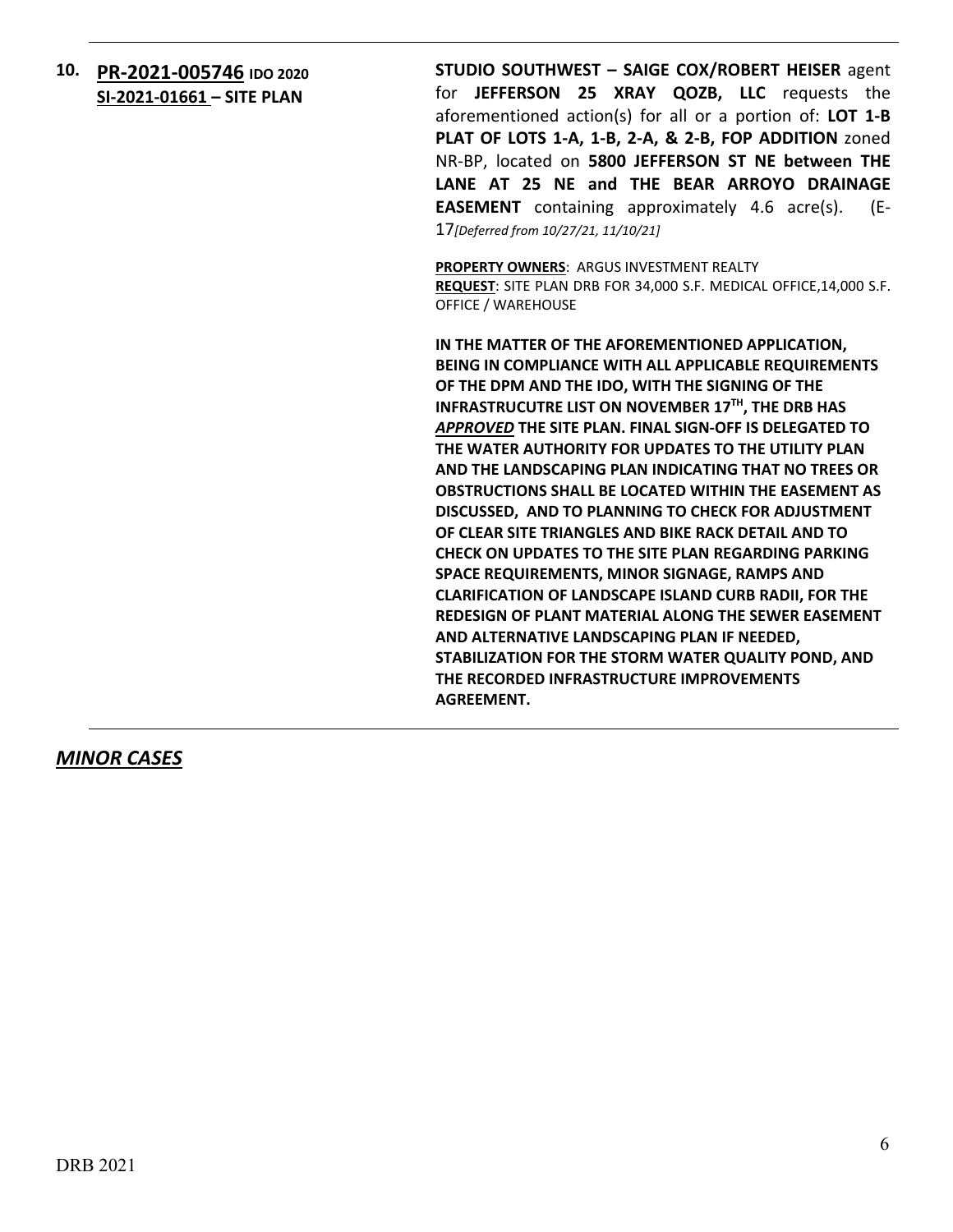**11. [PR-2021-005746](http://data.cabq.gov/government/planning/DRB/PR-2021-005746/DRB%20Submittals/PR-2021-005746_Nov_17_2021_Supp/PR-2021-005746_DRB%20Supp_11-12-21.pdf) IDO 2020 SD-2021-00202– PRELIMINARY/FINAL PLAT SD-2021-00203 – VACATION OF PUBLIC EASEMENT SD-2021-00204 – VACATION OF PRIVATE EASEMENT SD-2021-00205 – VACATION OF PRIVATE EASEMENT SD-2021-00206 – VACATION OF PRIVATE EASEMENT SD-2021-00207 - VACATION OF PRIVATE EASEMENT SD-2021-00208 - VACATION OF PRIVATE EASEMENT Sketch plat 7-21-2021**

**CSI – CARTESIAN SURVEYS, INC.** agent for **AIM MANAGEMENT CORP** requests the aforementioned action(s) for all or a portion of: **LOTS 1-A AND 1-B, FRATERNAL ORDER OF THE POLICE ADDITION** zoned NR-BP located on **5800 JEFFERSON & 5910 JEFFERSON NE between BALLON PARK RD NE and JEFFERSON PLAZA NE** containing approximately 4.6540 acre(s). (E-17)*[Deferred from 10/27/21, 11/10/21]*

**PROPERTY OWNERS**: JEFFERSON 25 XRAY QOZB **REQUEST**: PRELIMINARY/FINAL PLAT CREATING 2 NEW LOTS FROM 2 EXISTING LOTS, GRANT/VACATE EASEMENTS.

**IN THE MATTER OF THE AFOREMENTIONED APPLICATION, BEING IN COMPLIANCE WITH ALL APPLICABLE REQUIREMENTS OF THE DPM AND THE IDO, THE DRB HAS** *APPROVED* **THE VACATIONS AND THE PRELIMINARY/ FINAL PLAT. FINAL SIGN OFF IS DELEGATED TO THE WATER AUTHORITY FOR A FINDING INDICATING APPROVAL OF THE PAPER EASEMENT, THE RECORDING OF THE PLAT, AND FINALLY FOR THE SIGNING AND RECORDING OF THE PAPER EASEMENT IN THAT ORDER, AND TO PLANNING FOR FINAL SIGN-OFF.**

### **12. [PR-2021-006214](http://data.cabq.gov/government/planning/DRB/PR-2021-006214/DRB%20Submittals/PR-2021-006214_Nov_17_2021%20(Ext.%20IIA)/Application/rabadicomplexextension.pdf) SD-2021-00228 – EXTENSION OF INFRASTRUCTURE IMPROVEMENTS AGREEMENT**

**FELIX RABADI** requests the aforementioned action(s) for all or a portion of: **T-1-A-2 and T-A-B, TOWN OF ALAMEDA GRANT** zoned SU-1, located on **GOLF COURSE RD NW between IRVING NW and CALABACILLAS ARROYO** containing approximately 8.5 acre(s). (B-12)

**PROPERTY OWNERS**: SHARIF RABADI **REQUEST**: 2 YEAR EXTENSION OF INFRASTRUCTURE IMPROVEMENTS AGREEMENT

**IN THE MATTER OF THE AFOREMENTIONED APPLICATION, BEING IN COMPLIANCE WITH ALL APPLICABLE REQUIREMENTS OF THE DPM AND THE IDO, THE DRB HAS** *APPROVED* **A TWO-YEAR EXTENSION OF THE SUBDIVISION IMPROVEMENT AGREEMENT.**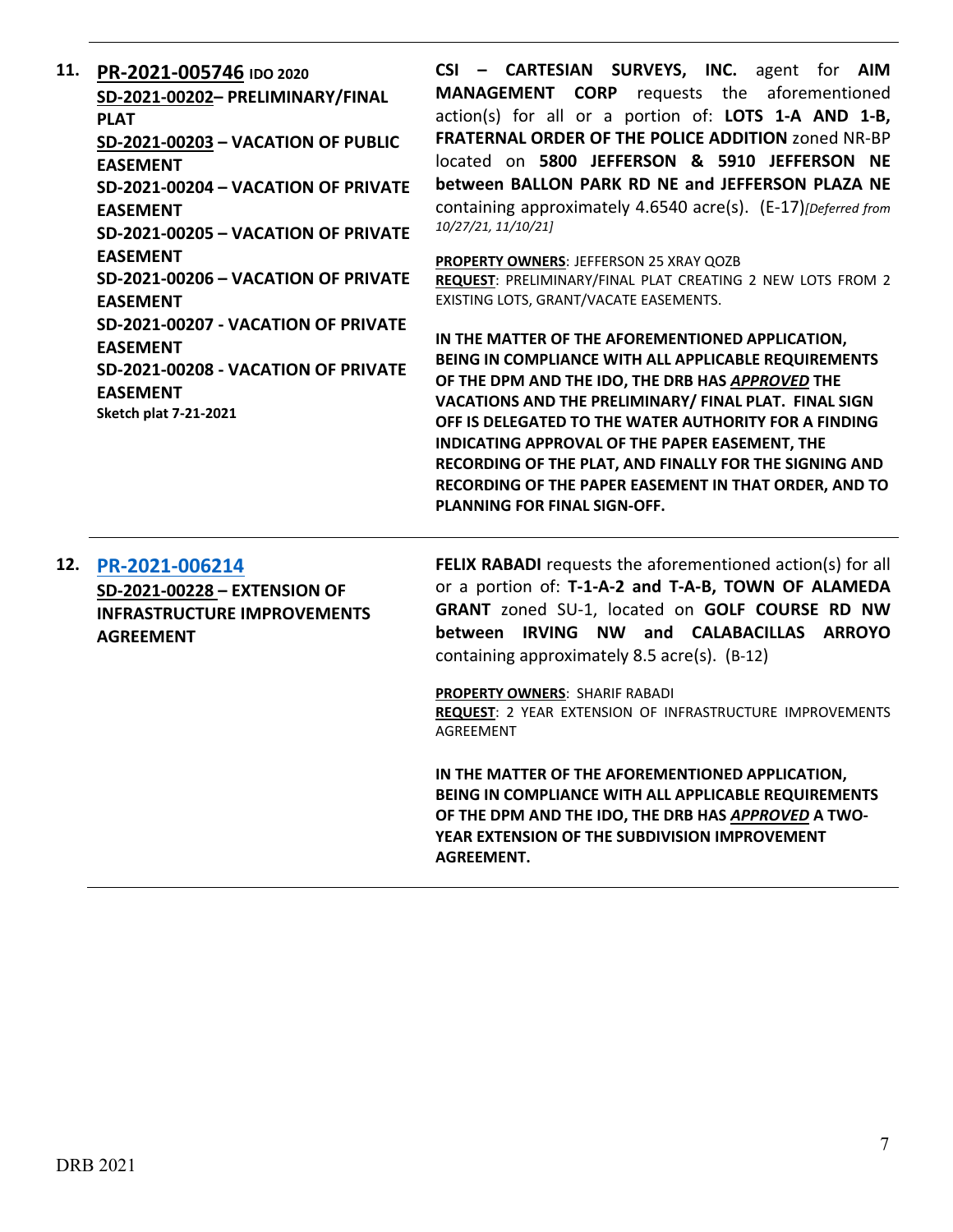**13. [PR-2021-005629](http://data.cabq.gov/government/planning/DRB/PR-2021-005629/DRB%20Submittals/PR-2021-005629_Nov_17_2021%20(FP)/001_CompleteDRB_application_FINALPlat-North.pdf) IDO 2020 SD-2021-00214 – FINAL PLAT** **BOHANNAN HUSTON INC.** agent for **NETFLIX STUDIOS, LLC** requests the aforementioned action(s) for all or a portion of: **LOTS 22A, 22B, 22C, and TRACT P, MESA DEL SL INNOVATION PARK I & II** zoned PC, located at **5630 UNIVERSITY BLVD, SE between EASTMAN CROSSING and UNIVERSITY BLVD** containing approximately 41.3495 acre(s). (R-16)

**PROPERTY OWNERS**: NETFLIX STUDIO, LLC

**REQUEST**: RE-PLAT OF LOTS 22-A, 22-B, 22-C AND TRACT P OF MESA DEL SOL INNOVATION PARK II.

**IN THE MATTER OF THE AFOREMENTIONED APPLICATION, BEING IN COMPLIANCE WITH ALL APPLICABLE REQUIREMENTS OF THE DPM AND THE IDO, THE DRB HAS** *APPROVED* **THE FINAL PLAT. FINAL SIGN-OFF IS DELEGATED TO TRANSPORTATION FOR A CROSS ACCESS NOTE AND THE INDICATION OF MAINTENANCE RESPONSIBILITIES AS DISCUSSED, AND TO PLANNING FOR UTILITY COMPANY SIGNATURE, AGIS DXF FILE, THE RECORDED INFRASTRUCTURE IMPROVEMENTS AGREEMENT AND THE PROJECT AND APPLICATION NUMBERS TO BE ADDED TO THE PLAT.**

**14. [PR-2021-004961](http://data.cabq.gov/government/planning/DRB/PR-2021-004961/DRB%20Submittals/PR-2021-004961_Nov_17_2021%20(FP)/) IDO 2020 SD-2021-00234 – FINAL PLAT FIERRO & COMPANY, LLC** agent for **MESA VERDE CONSTRUCTION & DEVELOPMENT, LLC** requests the aforementioned action(s) for all or a portion of: **LOT 17, BLOCK 16 UNIT 8, NORTH ALBUQUERQUE ACRES** zoned MX-L & MX-T, located at **5901 CARMEL AVE NE between SAN PEDRO DR and PAN AMERICAN FRONTAGE RD**  containing approximately 0.83 acre(s). (B-11)

> **PROPERTY OWNERS**: TONY AND PHYLLIS JARAMILLO **REQUEST**: DEDICATE ROW

**IN THE MATTER OF THE AFOREMENTIONED APPLICATION, BEING IN COMPLIANCE WITH ALL APPLICABLE REQUIREMENTS OF THE DPM AND THE IDO, THE DRB HAS** *APPROVED* **THE FINAL PLAT. FINAL SIGN-OFF IS DELEGATED TO PLANNING FOR UTILITY COMPANY SIGNATURE, THE AGIS DXF FILE, THE CITY SURVEYOR'S SIGNATURE, FOR THE REVIEW OF THE LANDSCAPING PLAN PORTION OF THE SITE PLAN FOR STORM WATER QUALITY POND STABILIZATION AND FOR THE RECORDED INFRASTRUCTURE IMPROVEMENTS AGREEMENT.**

DRB 2021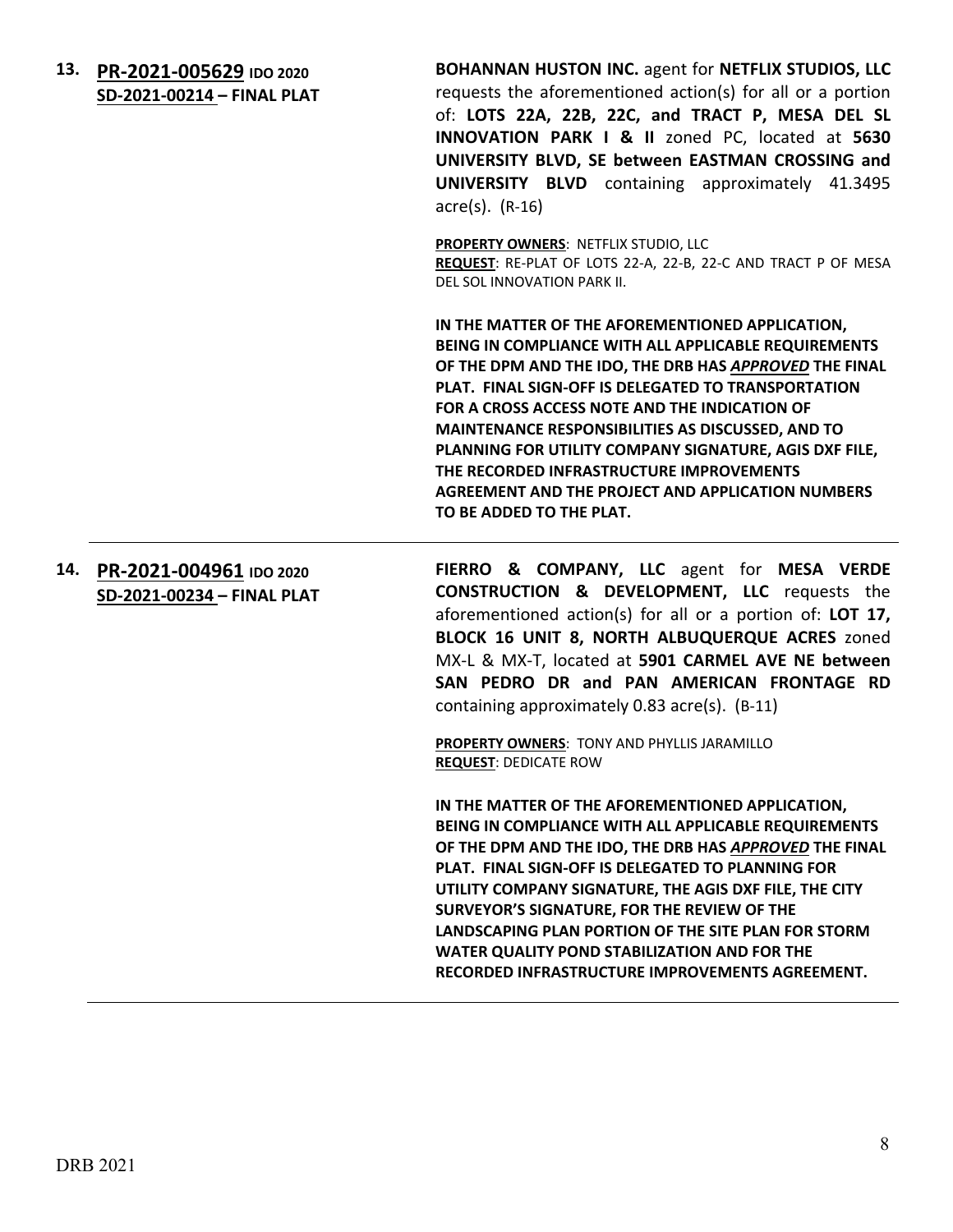**15. [PR-2018-001217](http://data.cabq.gov/government/planning/DRB/PR-2018-001217/DRB%20Submittals/) IDO 2019 SD-2021-00460 – PRELIMINARY/FINAL PLAT Sketch plat 5-12-2021 ISAACSON & ARFMAN INC.** agent for **FOURTH STREET & MENAUL INC.** requests the aforementioned action(s) for all or a portion of: **LOT 1-A-1-A, WALGREEN ADDITION** zoned MX-M, located at **300 MENAUL BLVD NW between 2ND STREET NW and 4TH STREET NW** containing approximately 9.6037 acre(s). (H-14) *[Deferred from 8/4/21, 9/15/21]* **PROPERTY OWNERS**: FOURTH STREET & MENAUL INC **REQUEST**: PRELIMINARY/FINAL PLAT APPROVAL **WITHDRAWN BY THE APPLICANT. 16. [PR-2020-003847](http://data.cabq.gov/government/planning/DRB/PR-2020-003847/DRB%20Submittals/PR-2020-003847_Nov_17_2021_Supp/) IDO 2020 SD-2021-00219 – PRELIMINARY/FINAL PLAT SD-2021-00220 – VACATION OF PRIVATE EASEMENT ISAACSON & ARFMAN, INC./FRED ARFMAN** agent for **YES HOUSING, INC./THADDEUS LUCERO** requests the aforementioned action(s) for all or a portion of: **LOTS 1 THRU 3 & TRACTS 90-C AND 90-B-2, BLOCK 1, FITZGERALD ADDITION** zoned MX-M, located at **420 FITZGERALD ROAD NW between 4TH ST NW and 7TH ST NW** containing approximately 5.0036 acre(s). (G-14) *[Deferred from 11/3/21]* **PROPERTY OWNERS**: CITY OF ALBUQUERQUE **REQUEST**: PRELIMINARY/FINAL PLAT AND VACATION APPROVAL **DEFERRED TO DECEMBER 1ST, 2021.**

DRB 2021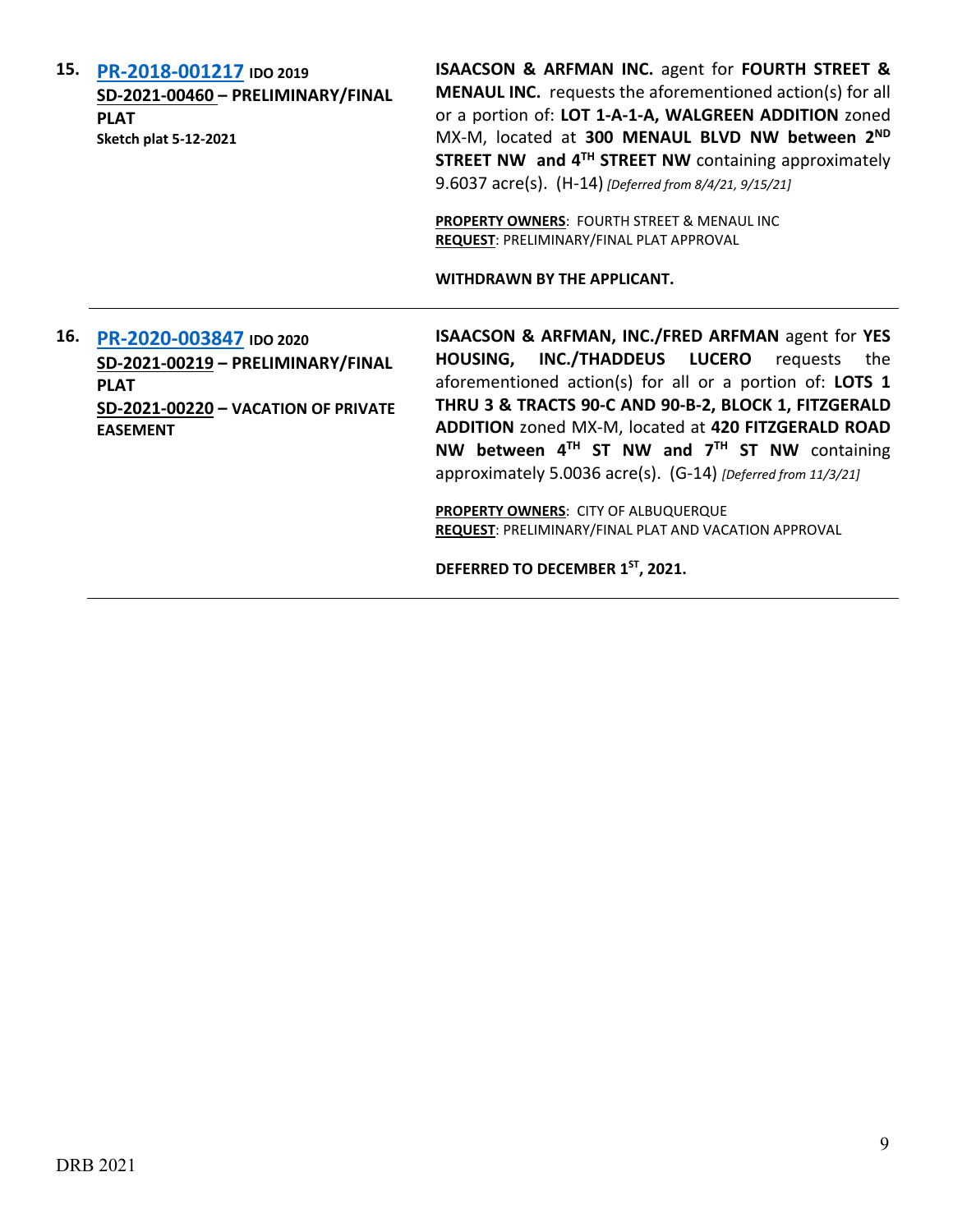**17. [PR-2021-005442](http://data.cabq.gov/government/planning/DRB/PR-2021-005442/DRB%20Submittals/PR-2021-005442_Nov_17_2021_SUPP/Sedona%20West.pdf) IDO 2019 SI-2021-01714 – EPC SITE PLAN SIGN-OFF**

**DEKKER, PERICH, SABATINI** agent for **ROBERT GIBSON SEDONA WEST, LLC** requests the aforementioned action(s) for all or a portion of **LOT A-2-A-A, THE PLAZA AT PASEO DEL NORTE** zoned MX-M, located on **EAGLE RANCH RD between PARADISE BLVD AND IRVING BLVD NW**  containing approximately 7.12 acre(s). (C-13**)** *[Deferred from 10/20/21, 11/3/21, 11/10/21]*

**PROPERTY OWNERS**: SEDONA WEST, LLC **REQUEST**: FINAL SIGN OFF OF EPC SITE PLAN

**IN THE MATTER OF THE AFOREMENTIONED APPLICATION, BEING IN COMPLIANCE WITH ALL APPLICABLE REQUIREMENTS OF THE DPM AND THE IDO, WITH THE SIGNING OF THE INFRASTRUCTURE LIST ON NOVEMBER 17, 2021, THE DRB HAS**  *APPROVED* **THE EPC SITE PLAN SIGN-OFF WITH FINAL SIGN-OFF DELEGATED TO THE WATER AUTHORITY FOR CHANGES AND REVISIONS TO THE UTILITY PLAN AS CITED IN THE COMMENTS AND DISCUSSED IN THE MEETING REGARDING ENCROACHMENTS AND UPDATES TO THE UTILITY PLAN, AND TO PLANNING FOR CROSS ACCESS EASEMENT LANGUAGE MODIFICATIONS THAT MEET BOTH APPLICANT AND CITY NEEDS AS DISCUSSED, FOR TRAFFIC CALMING MEASURES WITHIN THE NEW EASEMENT, CLARIFICATION OF DIMENSIONING OF THE SITE, THE ESTABLISHMENT OF SEPARATE BIKE RACK LOCATIONS, FOR ADDITIONAL CURB RAMP CALL-OUTS AND FOR THE RECORDED INFRASTRUCTURE IMPROVEMENTS AGREEMENT.**

**18. [PR-2020-004748](http://data.cabq.gov/government/planning/DRB/PR-2020-004748/DRB%20Submittals/) IDO 2019 SD-2021-00152 – PRELIMINARY/FINAL PLAT Sketch plat 12-2-2020**

**TIM SOLINSKI** agent for **AUI INC.** requests the aforementioned action(s) for all or a portion of: \*62 4 ARMIJO BROS ADDN LOTS 62, 63 & 64 & LOTS R, S & T & ALLEY ADJ LT, LOTS 1-5 ALL LOT 6 EXC A SELY PORTION BLK C OF THE MANDELL BUSINESS AND RESIDENCE ADDN AND AN UNPLATTED STRIP OF LAND W OF AND ADJ THERE , PORTION OF LOTS 7 & 8 BLOCK C MANDELL BUSINESS AND RESIDENCE ADDN & PORTION OF P & Q PERFECTO MARIANO JESUS ARMIJO ADD, TRACT A2 PLAT OF TRACTS A-1 & A-2,zoned MX-FB-UD, located at **ONE CIVIC PLAZA & 400 MARQUETTE between MARQUETTE and TIJERAS** containing approximately 2.2273 acre(s). (J-14) *Deferred from 7/28/21, 8/4/2, 8/11/21, 8/25/21, 9/15/21, 9/22/21, 10/6/21/ 10/20/21, 11/10/21]*

**PROPERTY OWNERS**: BERNALILLO COUNTY, CITY OF ALBUQUERQUE **REQUEST**: REPLAT TO CONSOLIDATE 22 LOTS/TRACTS INTO 2 TRACTS, DEDICATE ADDITIONAL PUBLIC RIGHTS-OF-WAY AND TO GRANT EASEMENTS

**DEFERRED TO DECEMBER 1ST, 2021.**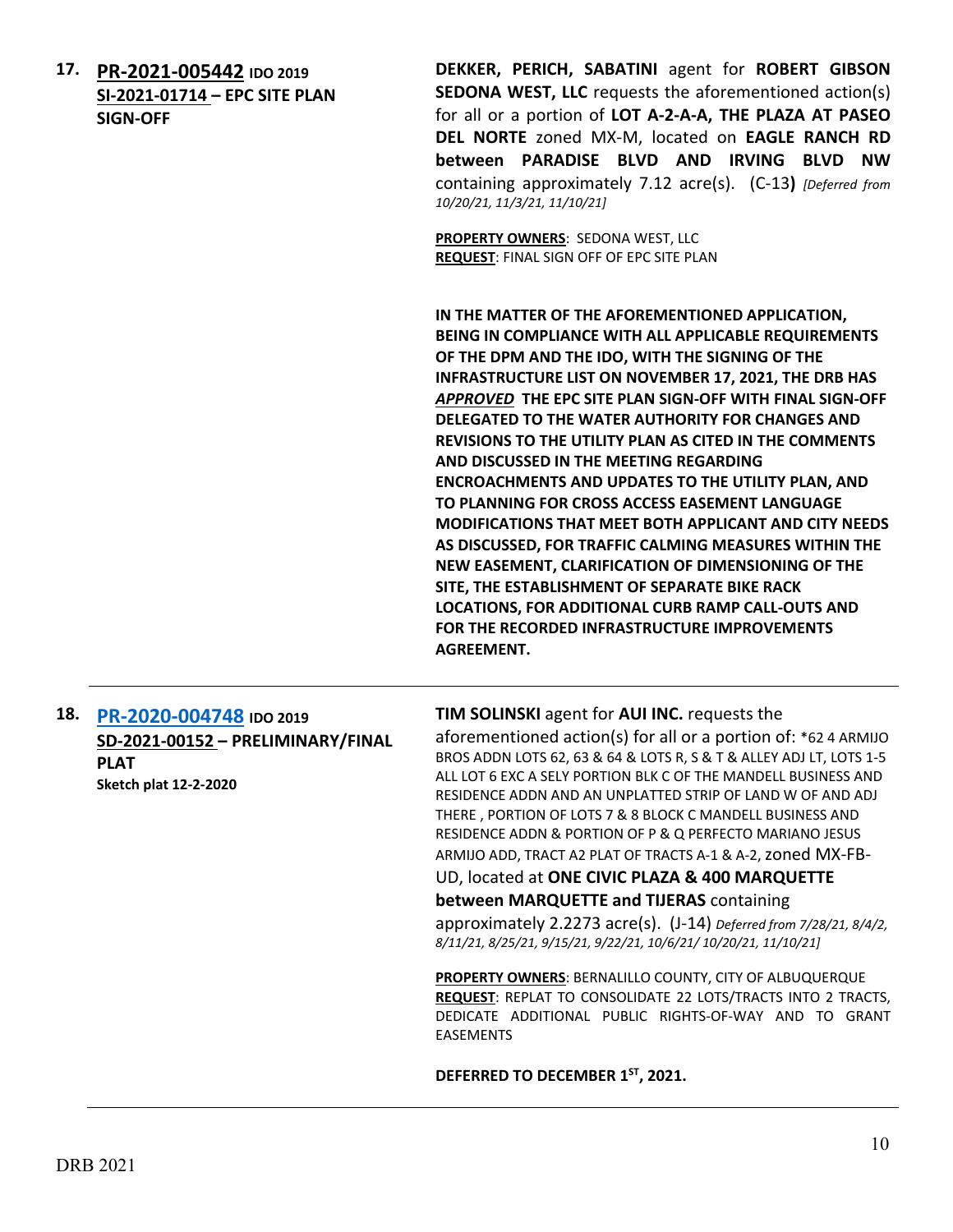# *SKETCH PLAT*

# **19. [PR-2021-006216](http://data.cabq.gov/government/planning/DRB/PR-2021-006216/DRB%20Submittals/PR-2021-006216_Nov_17_2021%20(Sketch)/Application/PINON%20CREEK%20SKETCH%20PLAT%20david%20arch%20PS-221-00134.PDF) IDO 2020 PS-2021-00134 – SKETCH PLAT ARCH + PLAN LAND USE CONSULTANTS** agent for **JOHN SHAVER/PIÑON CREEK TOWNHOME ASSOCIATION** requests the aforementioned action(s) for all or a portion of: **LOTS 6 & 74, PIÑON CREEK** zoned R-T, located at **435 PIÑON CREEK SE between FOUR HILLS RD and SERENITY COURT** containing approximately 5.7869 acre(s). (L-23) **PROPERTY OWNERS**: JOHN SHAVER, PINON CREEK TOWNHOME NEIGHBORHOOD ASSOCIATION **REQUEST**: LOT LINE ADJUSTMENT TO ELIMINATE ENCROACHMENT **THE SKETCH PLAT WAS REVIEWED AND COMMENTS WERE PROVIDED. 20. [PR-2018-001284](http://data.cabq.gov/government/planning/DRB/PR-2018-001284/DRB%20Submittals/PR-2018-001284_%20Nov_17_2021%20(Sketch)/Application/DRB_app_Sk_Plat_Markana_Uptown_181297E.pdf) IDO 2020 PS-2021-00135– SKETCH PLAT CSI – CARTESIAN SURVEYS, INC.** agent for **LEGACY HOSPITALITY** requests the aforementioned action(s) for all or a portion of: **TRACT 2-A and A-2, Tr A-2-A-2-A, BEVERLY-WOOD ADDITION; PARK SQUARE** zoned MX-H, located at **6500 AMERICAS PARKWAY NE between INDIAN SCHOOL RD and I-40** containing approximately 3.3866 acre(s). (J-28)

**PROPERTY OWNERS**: LEGACY HOSPITALITY **REQUEST**: CREATE ONE NEW TRACT FROM THREE EXISTING TRACTS, VACATE 2 RECIPROCAL ACCESS EASEMENTS RENDERED UNNECESSARY WITH THE CONSOLIDATION OF LOTS

**THE SKETCH PLAT WAS REVIEWED AND COMMENTS WERE PROVIDED.**